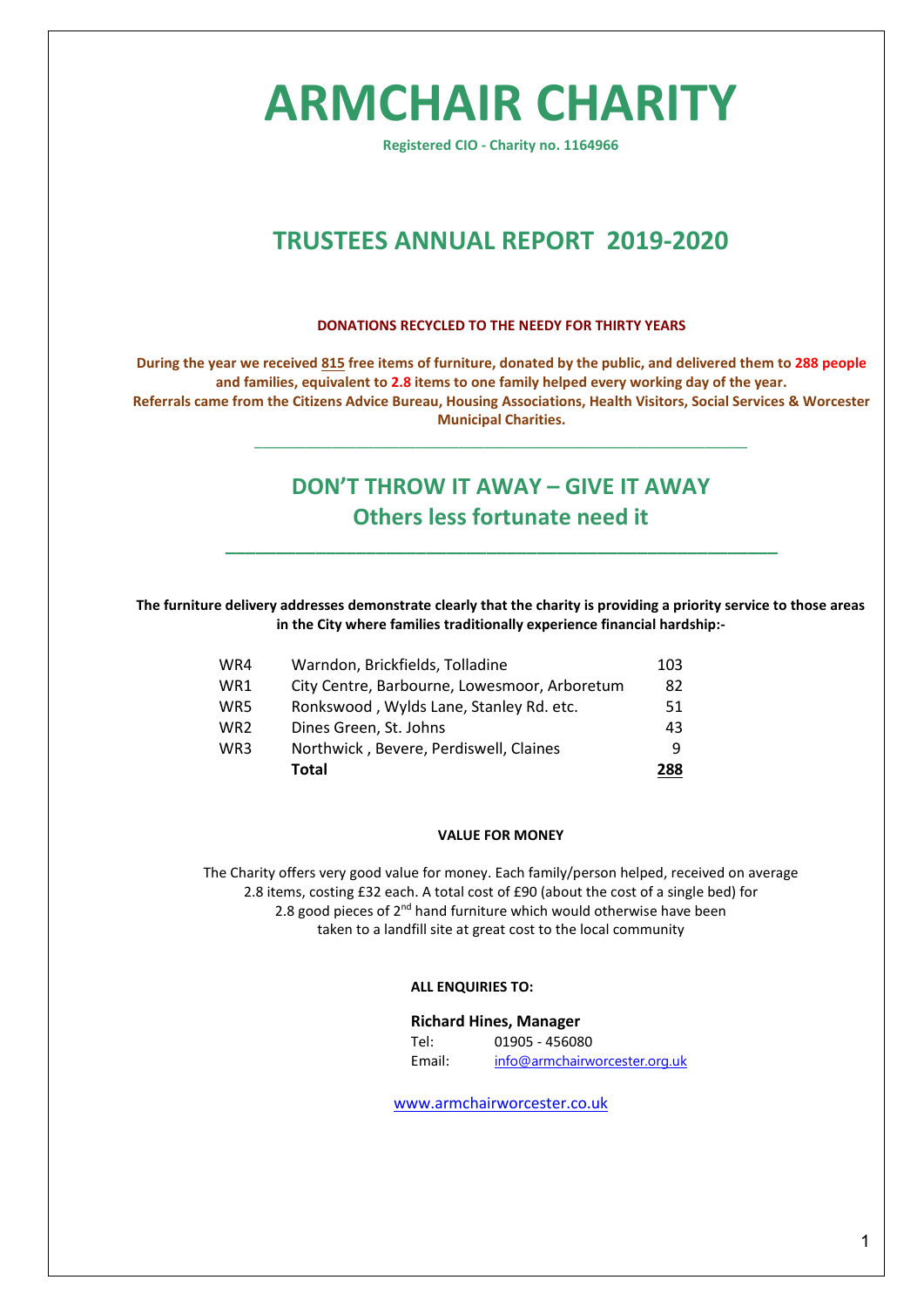# **ANNUAL REPORT OF THE TRUSTEES - 2019/2020**

| NAME OF THE CHARITY                  | The Armchair Trust CIO                                                                                                                |
|--------------------------------------|---------------------------------------------------------------------------------------------------------------------------------------|
| <b>CHARITY REGISTRATION NUMBER:</b>  | 1164966                                                                                                                               |
| <b>CHARITABLE TRUST DEED:</b>        | Adopted 27/09/1989. Registered with the Charity<br>Commission on 06/10/1989. Registered as a CIO<br>on 22/12/2015. Not amended since. |
| <b>NAMES AND EMAILS OF TRUSTEES:</b> | Schedule attached page 7                                                                                                              |
| <b>ANNUAL ACCOUNTS:</b>              | Independently Examined - attached page 9-10                                                                                           |
| ADDRESS:                             | Unit 6b, Checkett's Lane Trading Estate,<br>Worcester, WR3 7JW Tel: 01905 - 456080.                                                   |
| <b>BANKERS:</b>                      | Unity Trust, 4 The Square, 111 Broad St.,<br>Birmingham B15 1AR                                                                       |
| <b>SOLICITORS:</b>                   | Hallmark Hulme LLP,<br>3-5 Sansome Place, Worcester, WR1 1UQ                                                                          |
| INDEPENDENT EXAMINER:                | Paul Griffith acts as "Independent Examiner"                                                                                          |

#### **THE REGISTERED CHARITABLE OBJECTS OF ARMCHAIR**

"To relieve generally, and individually, persons resident in Worcester City, who are in conditions of financial need, and hardship, by the provision of furniture and other household accessories, donated by the public, or acquired otherwise, which are calculated to reduce the need and hardship. (Please see the website "armchair worcester.org.uk")

Armchair welcomes gifts of second-hand furniture and household items from the public, and recycles these items, free of charge, for re-use by needy individuals and families, referred to Armchair by Statutory and Voluntary Bodies.

# **AREA OF BENEFIT**

The area of benefit is *"within 10 miles of Worcester City centre".* Occasionally, gifts are collected from just outside the City but **due to limited resources, the need to economise on fuel, and to achieve a low carbon footprint, all deliveries of household items are within the City boundary.**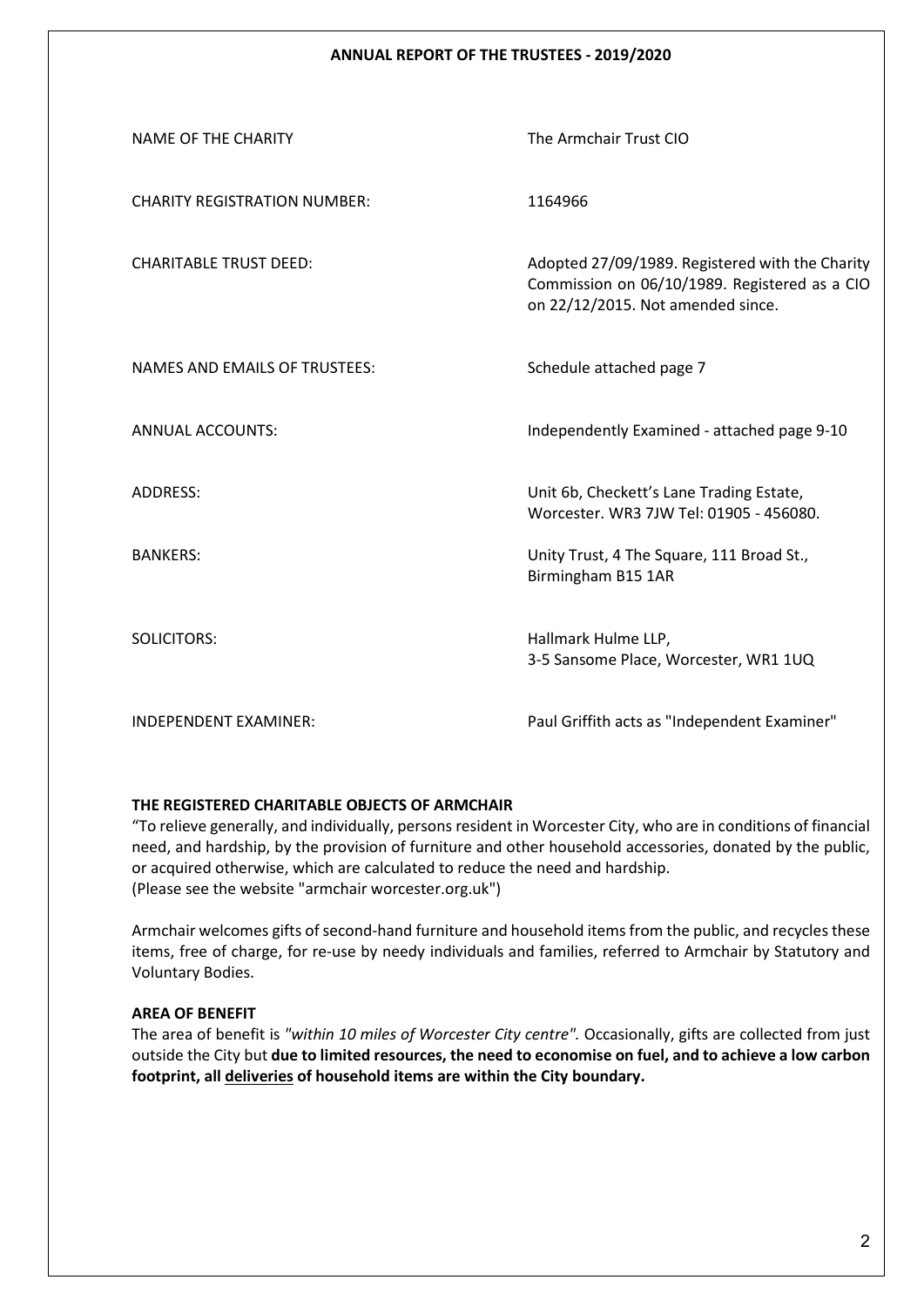# **FINANCES – HISTORY OF THE FUNDING**

In 1996 the National Lottery gave Armchair a very generous four-year revenue and capital grant enabling us to purchase the 50-year lease of a warehouse in 1996 for £55,000 and a nearly new van. However, Lottery revenue funding ended in 2000.

Armchair's finances between 1997 and 2008 from the main statutory referrers, i.e. the Primary Care Trust and the County Council Social Services Department were originally regular and apparently secure. However, in 2008 the County Council Adult Social Care Department ceased its funding entirely and the Primary Care Trust did the same in 2010 having already halved its grant in 2008.

In 2007/8 for the first-time limited financial assistance was received from the waste disposal authority and this continues. This was £1,533 in 2019/2020.

With expenditure of around £26,000 annually, and a reduction of the statutory funding from £12,000 in 2009 to nil in 2011, there was a very large shortfall to raise annually and Armchair faced a financial crisis until existing local sponsors came to the rescue. Armchair has always received generous help from grant making trusts who benefit the poor and needy to whom the furniture is delivered.

This year we are most grateful to the following organisations and charities etc. for their continued major support and place on record our thanks to them for their generous donations in 2019–2020:-

**Lasletts Charity, The Hopmarket Charity, Six Masters, Fortis, The Eveson Trust, The Grimley Charity, Worcester Municipal Charities, Worcester City Parish and Worcestershire CC Waste Disposal.** 

**In general terms, Armchair's finances are secure** with regular grants from new and existing funders. The cash reserves are currently **£19,685.02.**

# **PREMISES**

In 1997 the Trustees paid £55,000 for a warehouse (leasehold for 50 years) in which to store the gifts received that are not immediately required.

# **TRANSPORT**

Following an expensive leasing arrangement, the Trustees purchased a second-hand van. This was replaced with a better one, in 1998, with a grant from the National Lottery, and a more modern Luton Van with a tail lift was acquired using reserves in 2001. This required replacing in 2014 at a cost of £16,294.00 from reserves. This year it was agreed by trustees that a designated fund will be established and £10,000 was transferred initially from reserves. Any surplus each year will be allocated to this fund. This will ensure that there are enough funds available for when the van needs replacing again. At year end there is £13,396.66 in this designated fund.

# **STAFF**

The Trustees employ two part time staff working mornings only, 9.30 am to 1.30pm to collect and deliver items and to take and respond to referrals of people in need.

# **ADMINISTRATION**

In 2011 with a **"Grassroots"** Grant from Community First of £4,107.00, we purchased a computer, printer, Broadband line, set up a website and moved into the 21<sup>st</sup> century. Most referrals now arrive by Email and we can collect statistics of referrals, deliveries and beneficiaries (by postcode) showing the communities we help.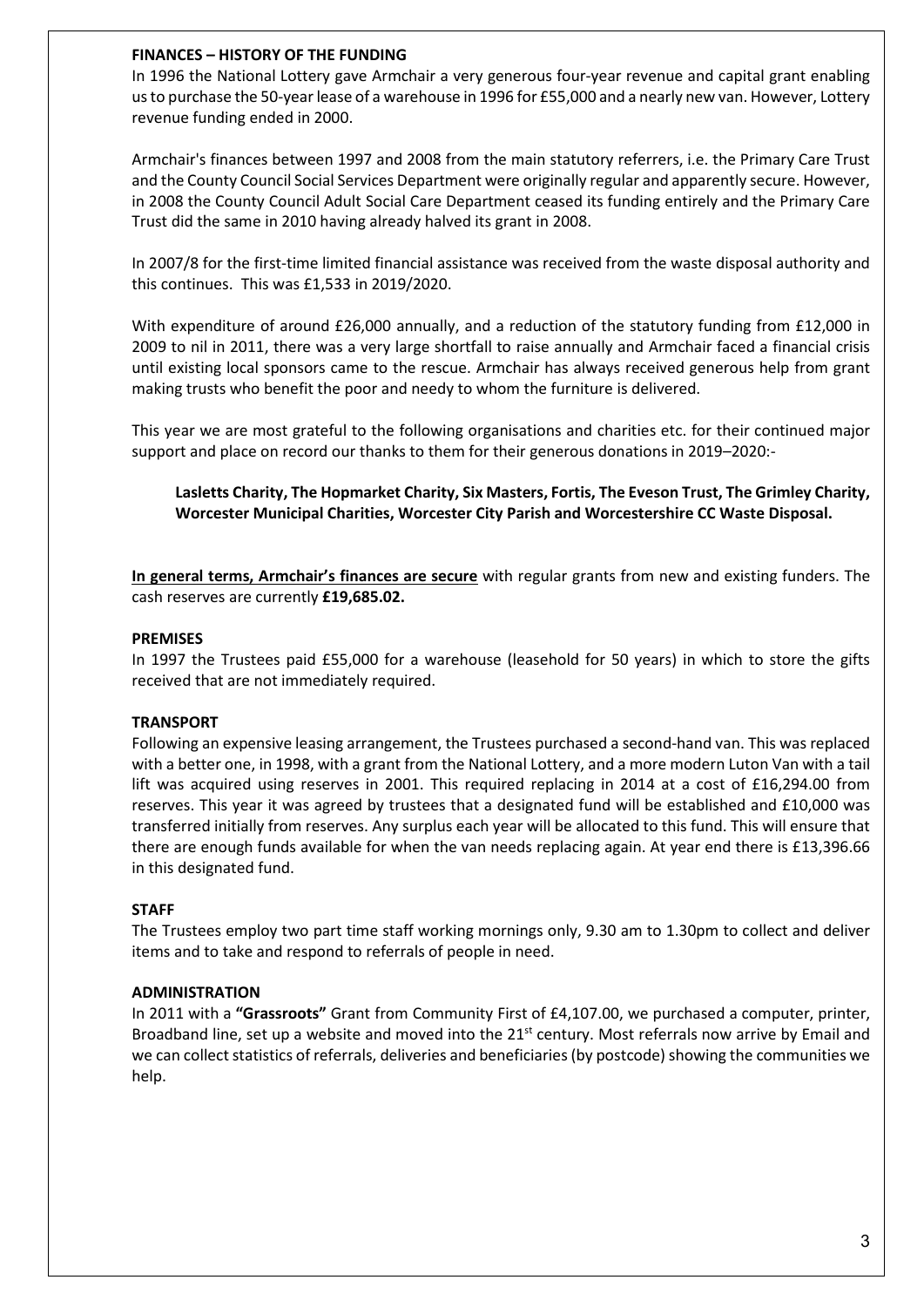# **POLICIES, RISK ASSESSMENT, RESERVES**

In 1998 the Trustees adopted an Equal Opportunities Policy, a Health and Safety Policy and a Quality Control Policy to operate in connection with the Charity's activities. In 2003 the Trustees adopted an Environmental and Sustainability Policy and a Business Plan. In accordance with the Charity Commission's S.O.R.P. the Trustees have assessed risks and arranged lifting training for staff. Insurance has been taken out for the major risks. A "reserves" policy of 8 months' spending has been adopted as a prudent level given the general insecurity of long-term funding. In 2012 the following were added: Confidentiality, Health & Safety at Work, Safeguarding Vulnerable Adults, Complaints, Grievance, Discipline, Recruitment & Selection, Business Plan, and Financial Procedures.

# **WASTE DISPOSAL SUPPORT**

Armchair collects and delivers about 3 vanloads of furniture every week. This represents about **150 van loads** most of which would be tipped - **costing c. £115.00 each representing about £17,250 in waste fees.**  The County Waste Disposal Section introduced a "Recycling Credit Scheme" which brought Armchair £1,533 this financial year based on the weight of the 815 recycled items, equal this year to 250 tons. In 2017 the County Council promised to renew its generous arrangement for Armchair to dump unusable furniture without charge.

# **PUBLICITY AND EDUCATION OF THE PUBLIC TO RECYCLE/RE-USE**

The Trustees issue press releases and arrange feature articles in the local press seeking gifts of furniture and generally promoting the Charity's recycling work locally. Articles are published in The Worcester News which led to many donations. The charity appears regularly in Worcestershire County Council's recycling newssheet "Mission Impossible".

# **STATUTORY ENTITLEMENT - ASSESSMENT OF CHARITABLE NEED**

The Charity revised its referral form in 2015 to ensure the intended beneficiary has exhausted statutory entitlement before applying to Armchair. The Trustees ensure that the Charity supplements rather than supplants the work of the Statutory Services, especially the DWAS, and checks that all the beneficiaries are in receipt of means tested benefits or on similarly low incomes.

# **THE MANAGEMENT COMMITTEE - ELECTION, COMPOSITION, INDUCTION AND TRAINING**

There are 8 trustees (also the members) who replace vacancies as they occur. They are the Board or Management Committee who manage the Charity and authorise expenditure. Membership was drawn from representative groups from the local community. The following are represented: - Maggs Day Centre, the Citizens Advice Bureau, and Worcester Municipal Charities. The Manager and his assistant attend the Committee meetings but do not vote and withdraw if they have a pecuniary interest.

New trustees are inducted by being given the most recent Annual Report and Annual Accounts, the Charity's Constitution, a copy of the Charity Commission publication CC3 "The Essential Trustee - What You Need To Know", and by being invited to visit the furniture warehouse and talk to the staff.

The following Trustees retire by rotation at the GM and offer themselves for re-election:

- Ms. Susan OSBORNE
- Ms. Mel KIRK
- Mr. Alan PURCHON

Nominations may be proposed from the floor providing those nominated have already been appointed as members, duly approved by the Board.

# **MEETINGS OF THE TRUSTEES**

The Board Management Committee meets once every two months. The Trustees receive and consider a report from the Chair, and Manager who keeps the finance books. Minutes are taken and circulated. The Management Committee has the power to co-opt new Trustees and non-voting advisers. The independently examined accounts are approved by the Management Committee and then formally adopted at the Annual Meeting of the Trustees.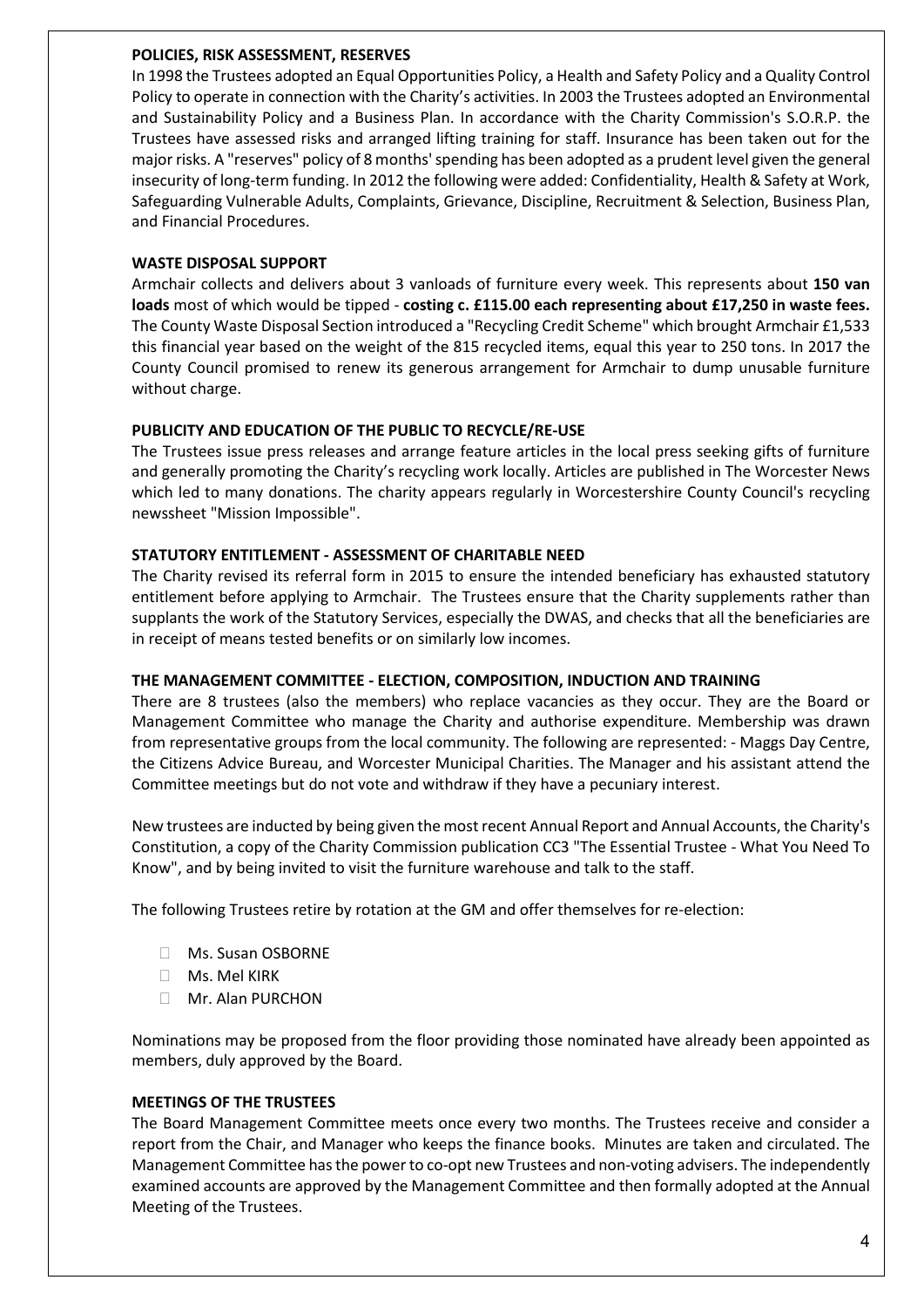#### **ANNUAL MEETING**

The meeting takes place once a year, on  $13<sup>th</sup>$  May 2020 at 12.30 p.m. this year via zoom. The meeting receives the trustees' annual report and the independently examined accounts which are approved by the trustees.

#### **CHAIR'S REPORT**

#### *Mel Kirk* reports as follows: **We made a surplus of £3,007.58.**

2019/2020 saw another slight increase in referrals due to Armchair now being the only charity that delivers free furniture those in need.

During the year a total of **815** household items was delivered to **288** families or individuals in need with, on average, 2.8 items each. A complete breakdown of referrals and deliveries is set out on page 6.

My grateful thanks are due to *Richard Hines (*who also manages finances*) and Mark Richardson*, for another successful year's hard work. We receive many compliments about their reliability, helpfulness and courtesy.

I would also like to thank *all trustees, all* of whom have carried out their roles with care and commitment. The wide-ranging backgrounds of our trustees, their broad skills & experience, and the stability of the membership of our Committee as a whole, provide a strong team which has ensured our survival and effectiveness during a difficult financial period. We have witnessed the disappearance of services like Armchair, or the introduction of charges, which people on Means Tested Benefits simply cannot afford. We anticipate that need will increase in future years with the introduction of Universal Credit.

Towards the end of this financial year Armchair made the decision to suspend services until lockdown had been lifted across the country. This was for various reasons including staff / families being classed as fitting into the vulnerable group, the need to protect staff safety and because people were no longer donating furniture. Staff have been furloughed because of this, which means that we can reclaim 80% of the wages back from government during their time in furlough.

Our General Meeting this year will be held virtually to ensure social distancing rules are upheld.

# **FINANCE REPORT**

*Richard Hines* reports as follows: This year there was income of £29,428.61, expenditure of £26,421.03 and a surplus of £3,007.58 (this surplus was transferred to the designated van fund). At the year end the charity's assets had a book value of **£70,928.58** which includes the warehouse at **£29,700, the van at £8,147, designated fund for new van of £13,396.66** and accumulated cash of **£19,685.02.**

The Accounts have been independently examined free of charge by our new independent examiner Paul Griffith to whom we are most grateful. A full copy of the accounts, including the Income and Expenditure for the year, the Balance Sheet at year end and the Examination Certificate is attached at pages 8-9.

**The Charity offers very good value for money.** Each family/person helped, received on average 2.8 items, costing £32 each. A total cost of £90 (about the cost of a single bed) for 2.8 good pieces of  $2^{nd}$  hand furniture which would otherwise have been taken to a landfill site at great cost to the local community

#### **ARMCHAIR MANAGER'S REPORT ON THE YEAR'S WORK - APRIL 2019 TO MARCH 2020**

*Richard Hines* reports as follows: We have collected very careful statistics with the computer to help us demonstrate our **worth to the Worcester community both in terms of meeting need and avoiding unnecessary waste.** There were **288** referrals to which we have responded with **815** items delivered. All the donations have to be collected first, and we then deliver straight from the van to the waiting list.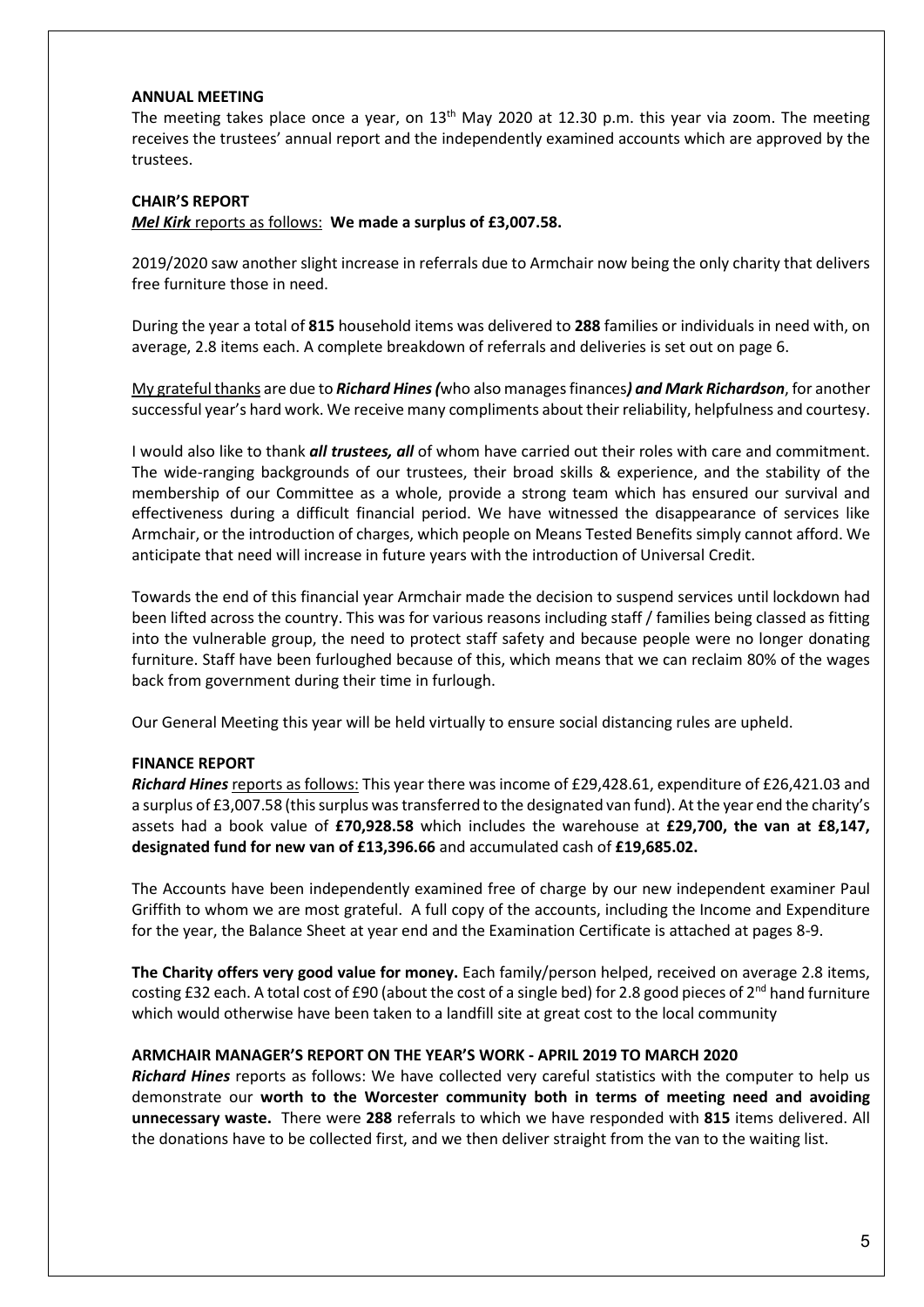# **These are our delivery figures for 2019/20 by postcode:**

This demonstrates dramatically to our funders that we help needy people, many of them living in areas where families traditionally experience financial hardship.

| WR4             | Warndon, Brickfields, Tolladine              | 103 |
|-----------------|----------------------------------------------|-----|
| WR1             | City Centre, Barbourne, Lowesmoor, Arboretum | 82  |
| WR5             | Ronkswood, Wylds Lane, Stanley Rd. etc.      | 51  |
| WR <sub>2</sub> | Dines Green, St. Johns                       | 43  |
| WR <sub>3</sub> | Northwick, Bevere, Perdiswell, Claines       | q   |
|                 | Total                                        | 288 |

# **REFERRALS OF PEOPLE IN NEED TO ARMCHAIR 01/04/2019 - 31/03/2020 STATUTORY AUTHORITIES**

| Social Services (inc. childrens' centres)   | 41            |
|---------------------------------------------|---------------|
| <b>Health Visitors</b>                      | 37            |
| <b>Worcester City Council</b>               | 47            |
| <b>Housing Associations</b>                 |               |
| (Fortis Living, Rooftop, West Mercia Homes) | 57            |
| <b>Probation Service</b>                    | $\mathcal{P}$ |
|                                             | 184           |

# **VOLUNTARY SECTOR**

| <b>Grand Total</b>                   | 288           |
|--------------------------------------|---------------|
| Total                                | 104           |
| <b>Good Soil Trust</b>               |               |
| <b>Stroke Association</b>            |               |
| Pathways                             |               |
| YMCA                                 |               |
| <b>Womens Aid</b>                    |               |
| <b>Worcester Municipal Charities</b> |               |
| <b>SSAFA</b>                         | $\mathfrak z$ |
| Maggs                                | 3             |
| <b>St Pauls Hostel</b>               | 4             |
| <b>Community Care Project</b>        | 8             |
| Citizens Advice Bureau/WHABAC        | 81            |
|                                      |               |

# **COLLECTION & DELIVERY OF DONATIONS BY ARMCHAIR 01/04/2019 - 31/03/2020**

| Double Beds             | 73  | Single Beds             | 66                |
|-------------------------|-----|-------------------------|-------------------|
| Wardrobes               | 37  | <b>Chest of Drawers</b> | 123               |
| <b>Bedside Cabinets</b> | 70  | <b>Dressing Tables</b>  | 1                 |
| Sofas                   | 73  | <b>Armchairs</b>        | 58                |
| Sofa Beds               | 1   | <b>Dining Tables</b>    | 36                |
| Dining Chairs           | 127 | Coffee Tables           | 42                |
| <b>TV Stands</b>        | 25  | <b>Bookcases</b>        | 11                |
| Stools                  | 12  | Sideboards              | 0                 |
| <b>Wall Units</b>       | 1   | Ottomans                | 8                 |
| Cots                    | 5   | <b>Bunk Beds</b>        | 1                 |
| <b>Computer Desk</b>    | 0   | Other                   | 45                |
|                         |     |                         | <b>Total: 815</b> |

#### **LANDLORDS OF DELIVERY ADDRESSES**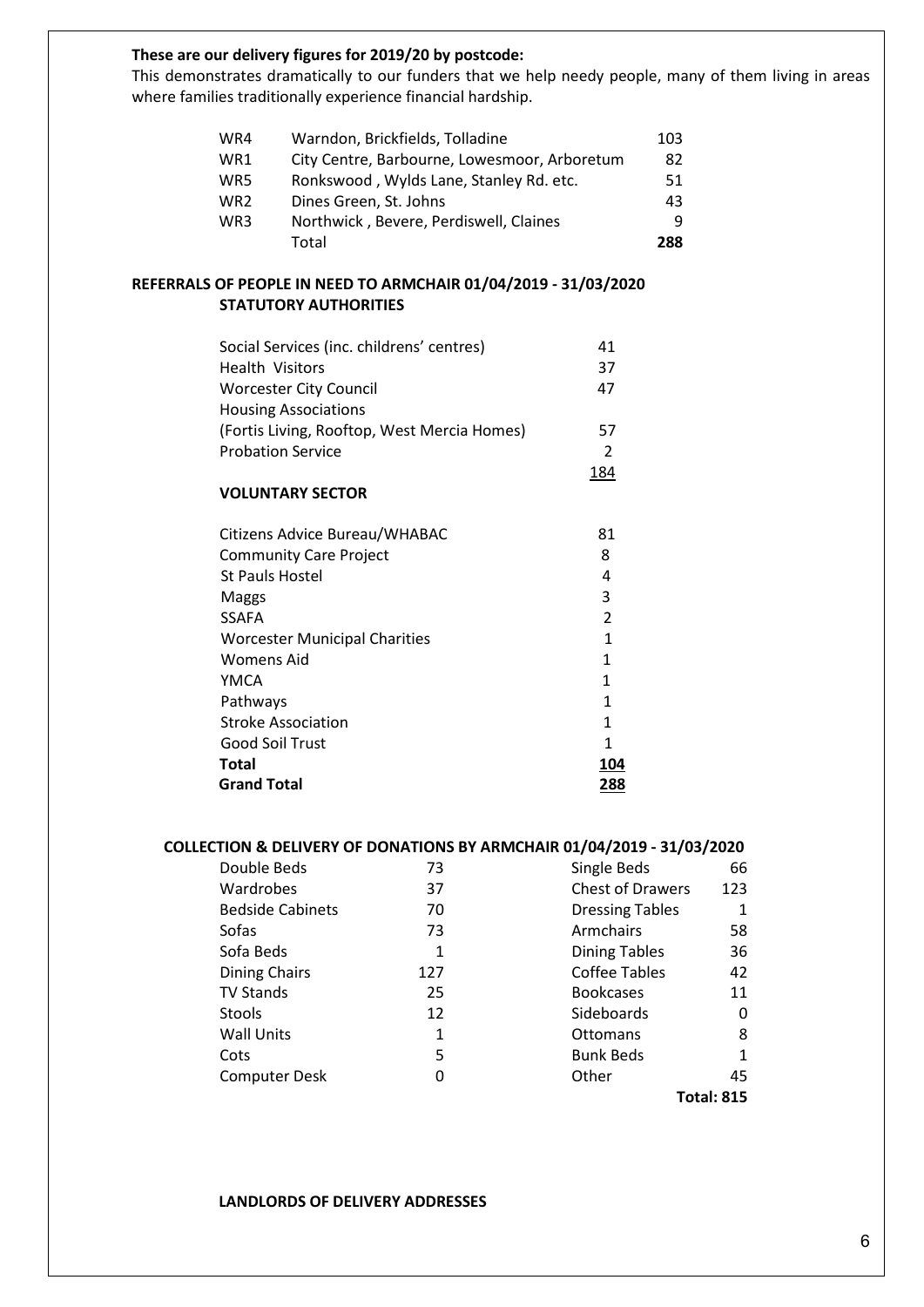| <b>FORTIS LIVING</b>          | 168            |
|-------------------------------|----------------|
| PRIVATE                       | 36             |
| "SMARTLETS" (CITIZENS ADVICE) | 25             |
| WEST MERCIA HOUSING           | 14             |
| WORCESTER MUNICIPAL CHARITIES | 8              |
| ROOFTOP HOUSING               | 8              |
| NEXUS                         | 6              |
| <b>WEST MORELANDS</b>         | 6              |
| COMMUNITY CARE PROJECT        | 5              |
| BROMFORD HOUSING              | 4              |
| SANCTUARY HOUSING             | 4              |
| <b>ARDEN PROPERTIES</b>       | $\mathfrak{p}$ |
| WATERLOO HOUSING ASS.         | $\mathcal{P}$  |
| TOTAL                         | 288            |

# **NAMES AND ADDRESSES OF TRUSTEES AND STAFF - 2019/20**

| <b>TRUSTEES</b>                              | <b>E MAIL ADDRESS</b>                   |
|----------------------------------------------|-----------------------------------------|
| <b>Mel Kirk</b><br>(Chair)                   | Email: mkirk@maggsdaycentre.co.uk       |
| <b>Margaret Jones</b><br>(vice chair)        | Email: jones1res@btinternet.com         |
| <b>David George</b>                          | Email: david.george@cabwhabac.org.uk    |
| <b>Sue Osborne</b>                           | Email: smosborne46@gmail.com            |
| <b>Alan Purchon</b>                          | Email: apurchon1@gmail.com              |
| <b>Richard Boorne</b>                        | Email: sales@bondtech.uk.com            |
| Emma Fay                                     | Email: efay@maggsdaycentre.co.uk        |
| <b>Martyn Saunders</b>                       | Email: martyn.saunders@cabwhabac.org.uk |
| <b>STAFF MEMBERS:</b>                        |                                         |
| <b>Richard Hines*</b><br>Manager             | Email: info@armchairworcester.org.uk    |
| Mark Richardson*<br><b>Assistant Manager</b> | Email: info@armchairworcester.org.uk    |

\* Non-voting members of the Management Committee